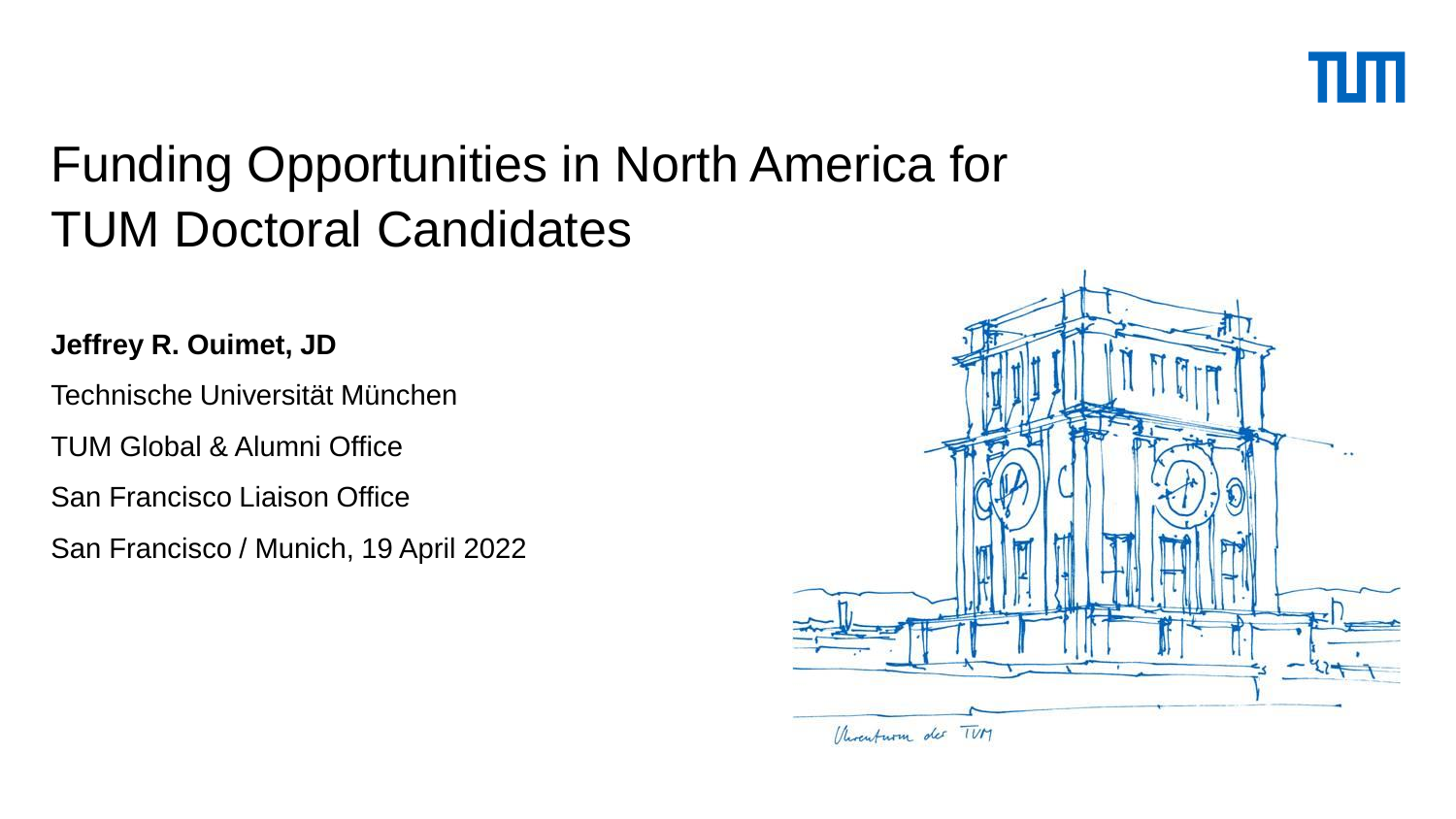

- Who am I and why am I talking to you?
- TUM San Francisco Liaison Officer
- Bridge between TUM and North America
- Manage academic partnerships
- Represent TUM in Silicon Valley
- Manage TUM Alumni community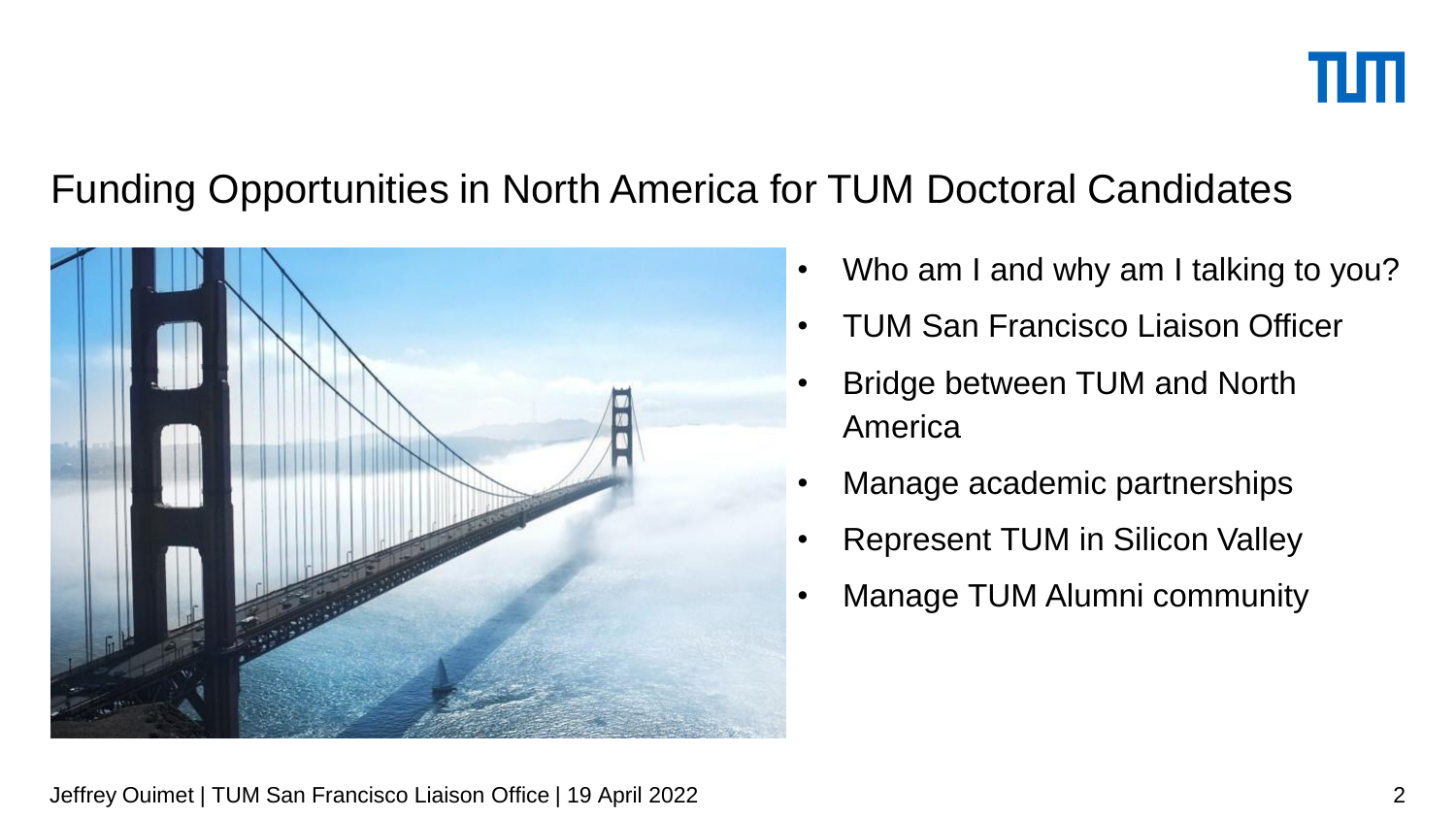

What will we talk about?

How much money is there for R&D? Where does all that money come from? Where does all that money go? What might my funding look like? Case studies Private funding options

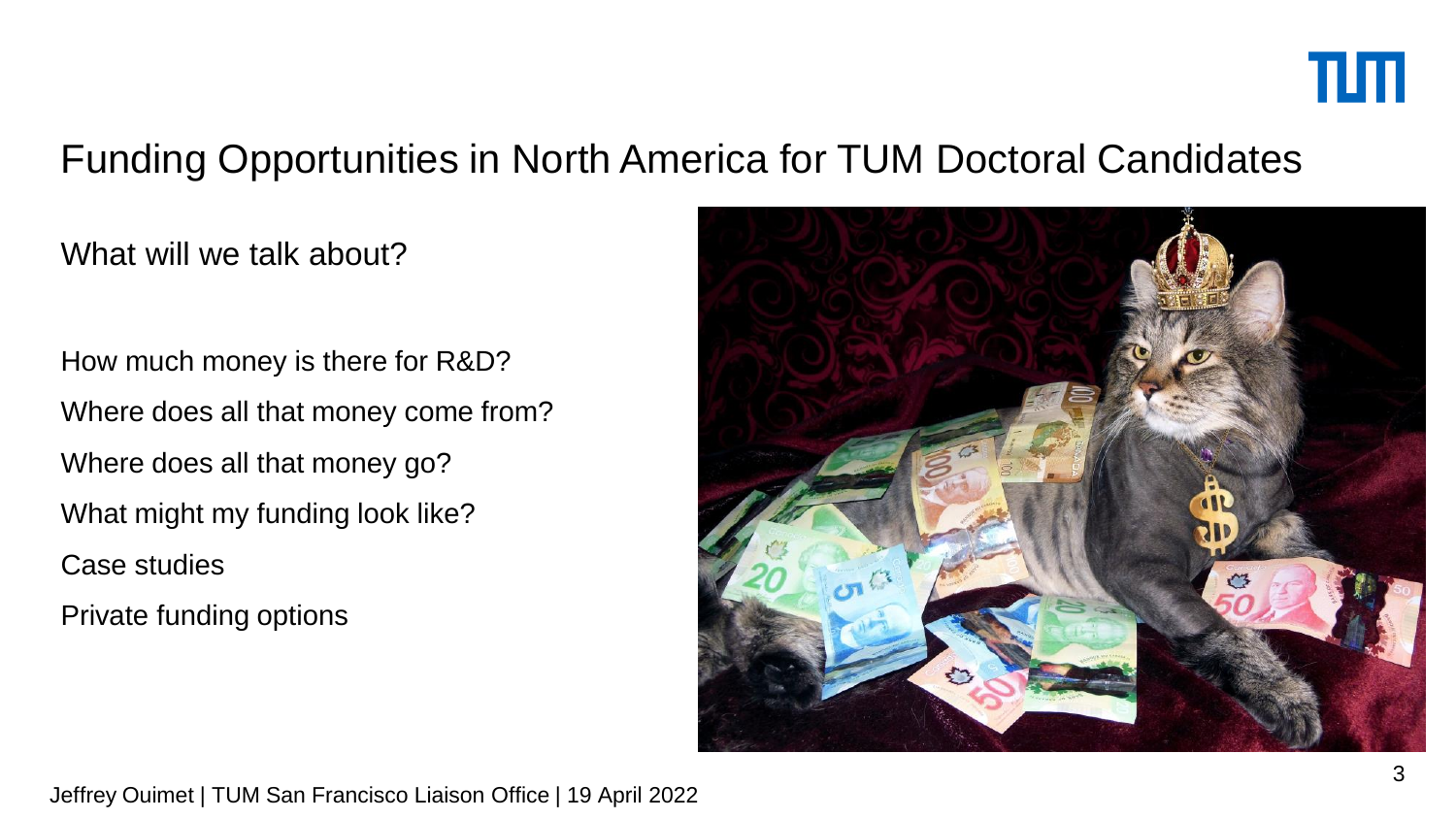How much money is there for Research and Development?

In 2019, the world spent an estimated US \$2.4 Trillion on R&D

Roughly half of total world R&D spending comes from the United Sates and China

China will soon overtake the US in terms of % of GDP spent on R&D, and total amount expended

*\*Source: The World Bank*

Jeffrey Ouimet | TUM San Francisco Liaison Office | 19 April 2022 4

| <b>Select R&amp;D Powerhouses</b><br>R&D Expenditures as a % of GDP* |      |                           |
|----------------------------------------------------------------------|------|---------------------------|
|                                                                      |      | Country % GDP Total (\$B) |
| South Korea                                                          | 4.53 | $(102.5$ \$B)             |
| Japan                                                                | 3.28 | $(173.3$ \$B)             |
| Germany                                                              | 3.13 | $(147.5$ \$B)             |
| USA 2.83                                                             |      | $(657.5$ \$B)             |
| France                                                               | 2.19 | $(72.8$ \$B)              |
| China 2.14                                                           |      | $(525.7$ \$B)             |
| UK                                                                   | 1.70 | $(56.9$ \$B)              |
| Canada                                                               | 1.54 | $(29.3 \text{ } \$B)$     |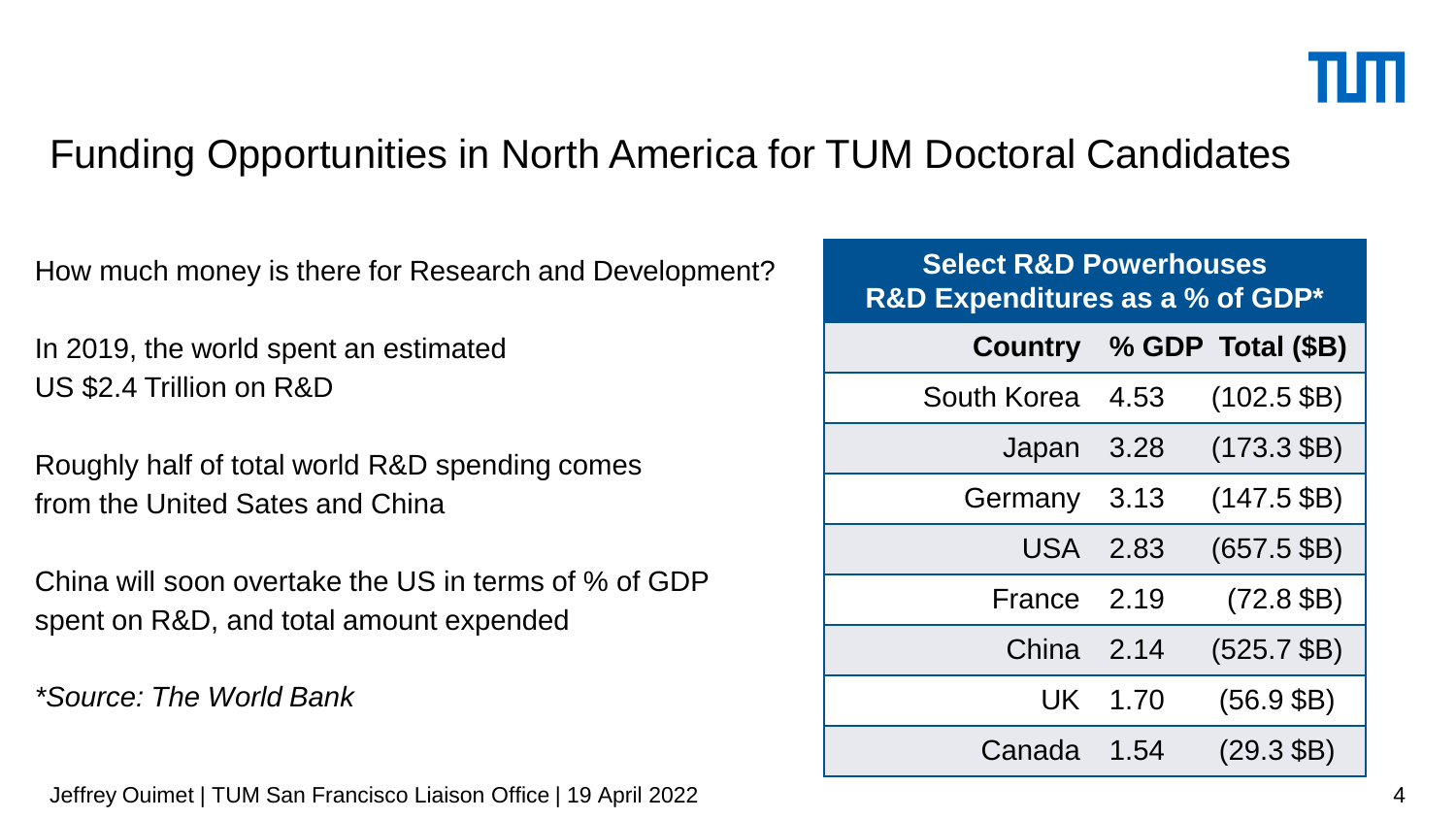Where does the Money in North America come from?



Canada - \$40 B (CDN)\*

- 1. Business Sector \$17,954 M
- 2. Higher Education & Non-Profit \$13,339 M
- 3. Federal & Provincial Government \$9,079 M

\* Source: Statistics Canada



United States \$656 B (US) \*\*

- 1. Business Sector \$463.7 M
- 2. Federal & State Governments \$142.9 M
- 3. Higher Education & Non-Profit \$ 48.5 M

\*\* Source:Congressional Research Service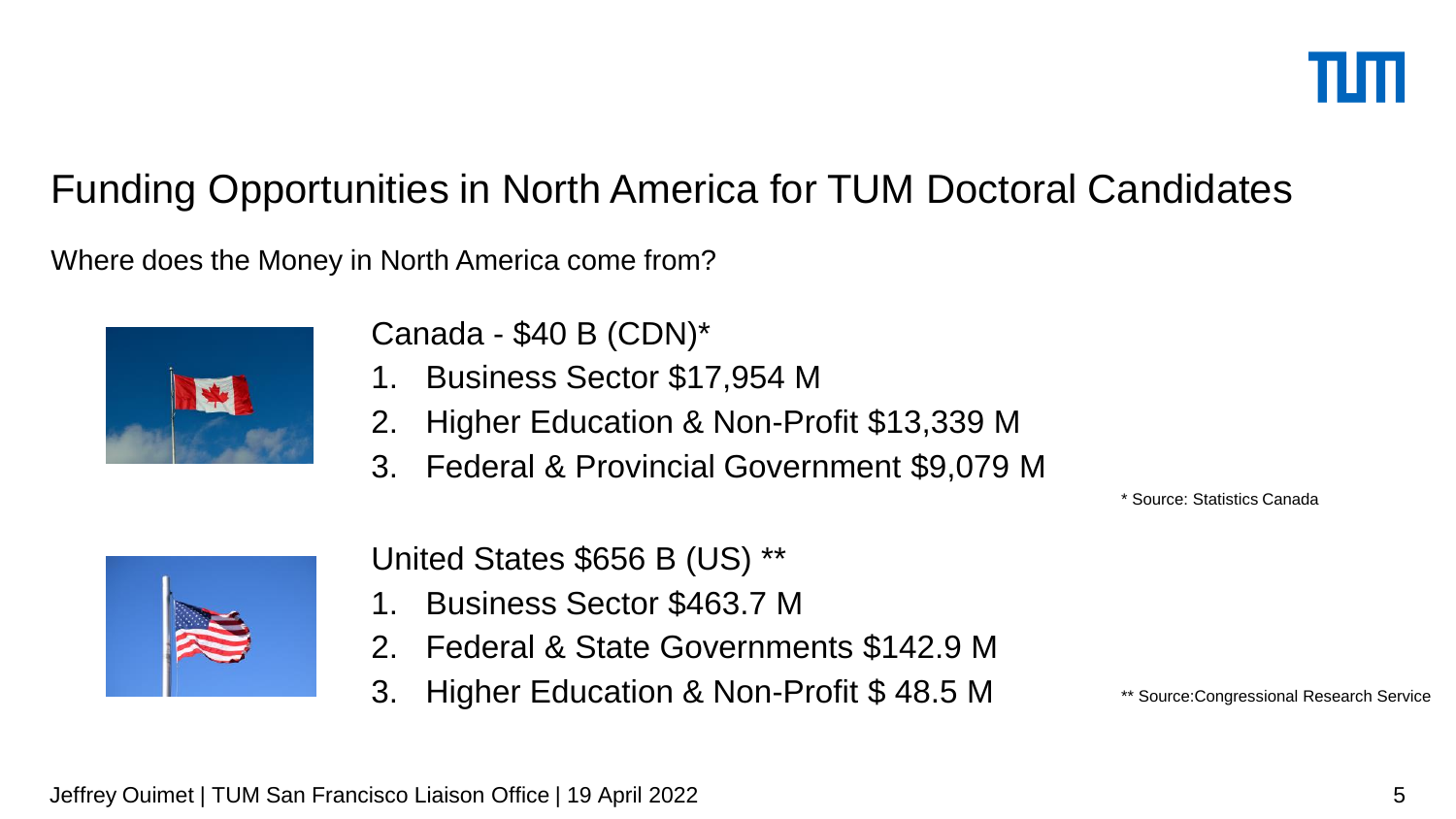Where does all that money go – *i.e. what types of research gets funded?*

- $\checkmark$  Projects that provide resources:
	- $\checkmark$  Giving access to unique facilities and equipment
	- $\checkmark$  Sharing of costs and risks
	- $\checkmark$  Exchange of techniques and insights
- $\checkmark$  Projects that increase capacities:
	- $\checkmark$  Strengthening and expanding knowledge bases
	- $\checkmark$  Attracting talent
	- $\checkmark$  Enhancing S&T-led economic performance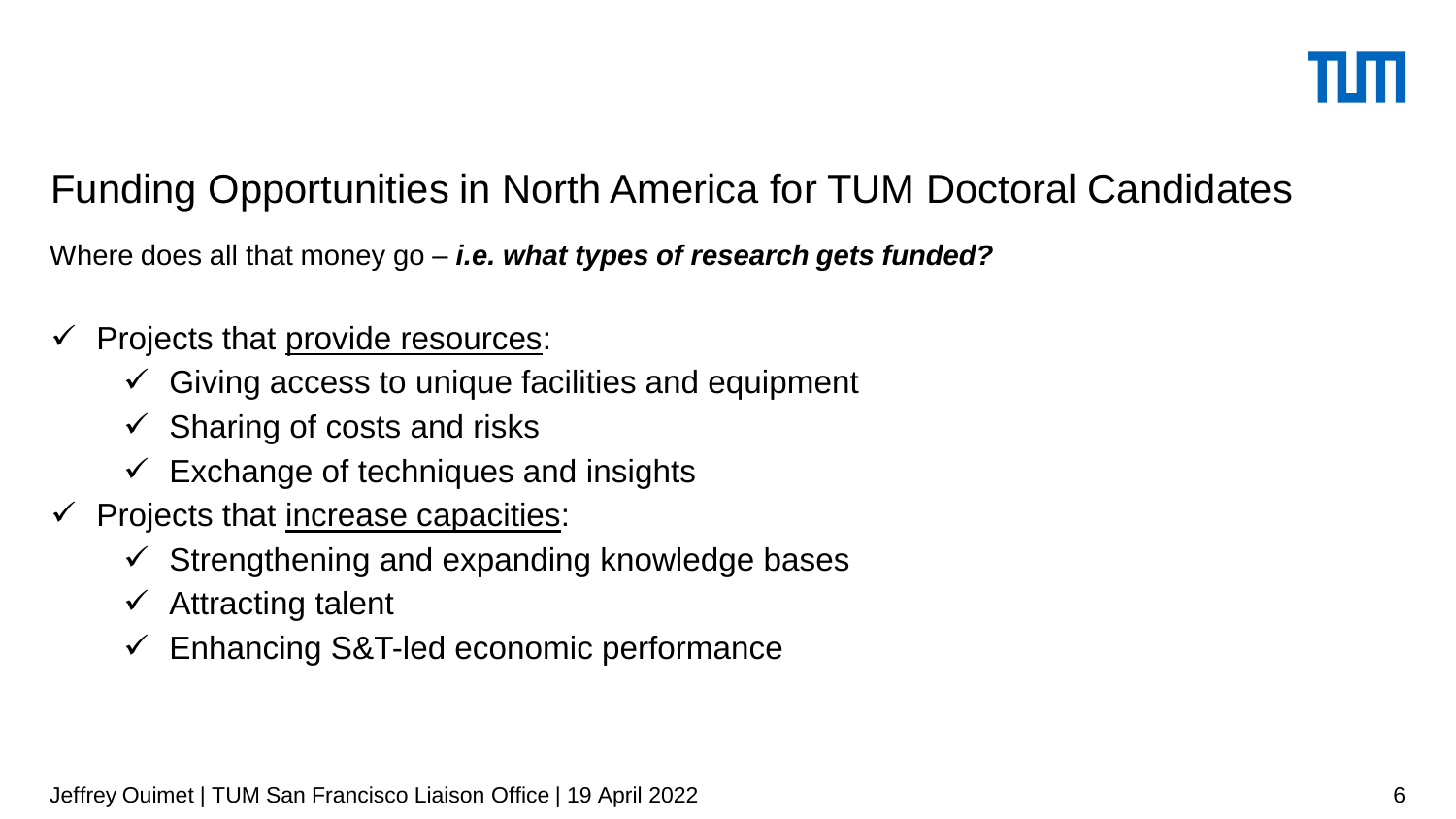Where does all that money go – *i.e. what types of research gets funded?*

- Projects that promote important objectives:
	- $\checkmark$  Address national, regional, and global problems
	- $\checkmark$  Exploit synergies
	- $\checkmark$  Enhance research and education landscape
- $\checkmark$  Projects that promote desired outcomes:
	- $\checkmark$  Create true intellectual partnerships
	- $\checkmark$  Mutual benefit from expertise, facilities, and resources
	- $\checkmark$  Newly formed or expanded international collaborations
	- $\checkmark$  Support for US/Canadian students and junior researchers = greater international experience and engagement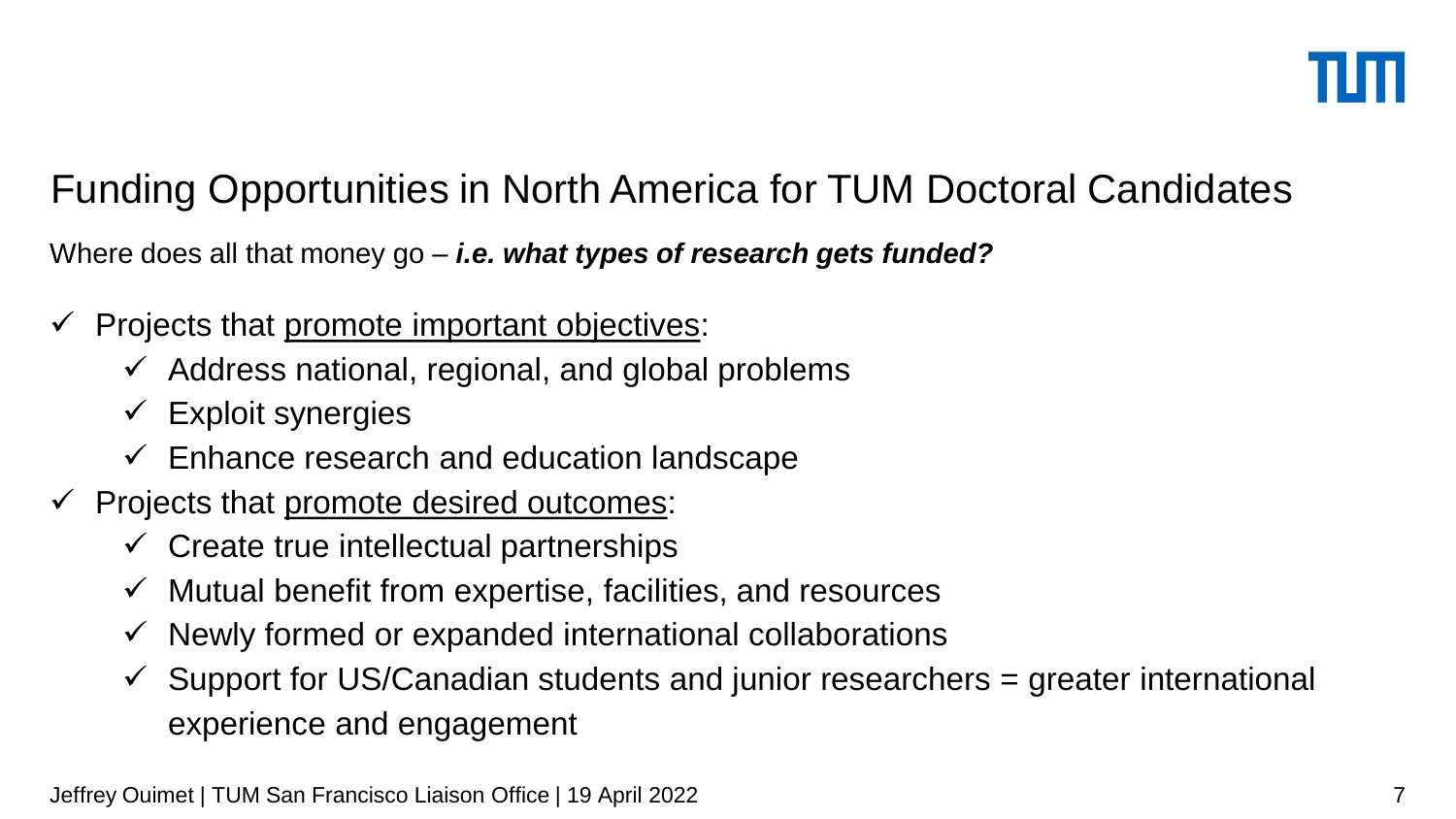# What might *my* funding look like? Funding Opportunities in North America for TUM Doctoral Candidates

- $\checkmark$  Personal resources
- $\checkmark$  Foundation stipend
- $\checkmark$  Exchange programs
- $\checkmark$  Dual degree programs
- **Internships**
- **Visiting researcher**

Case studies  $\rightarrow$ 

Jeffrey Ouimet | TUM San Francisco Liaison Office | 19 April 2022 8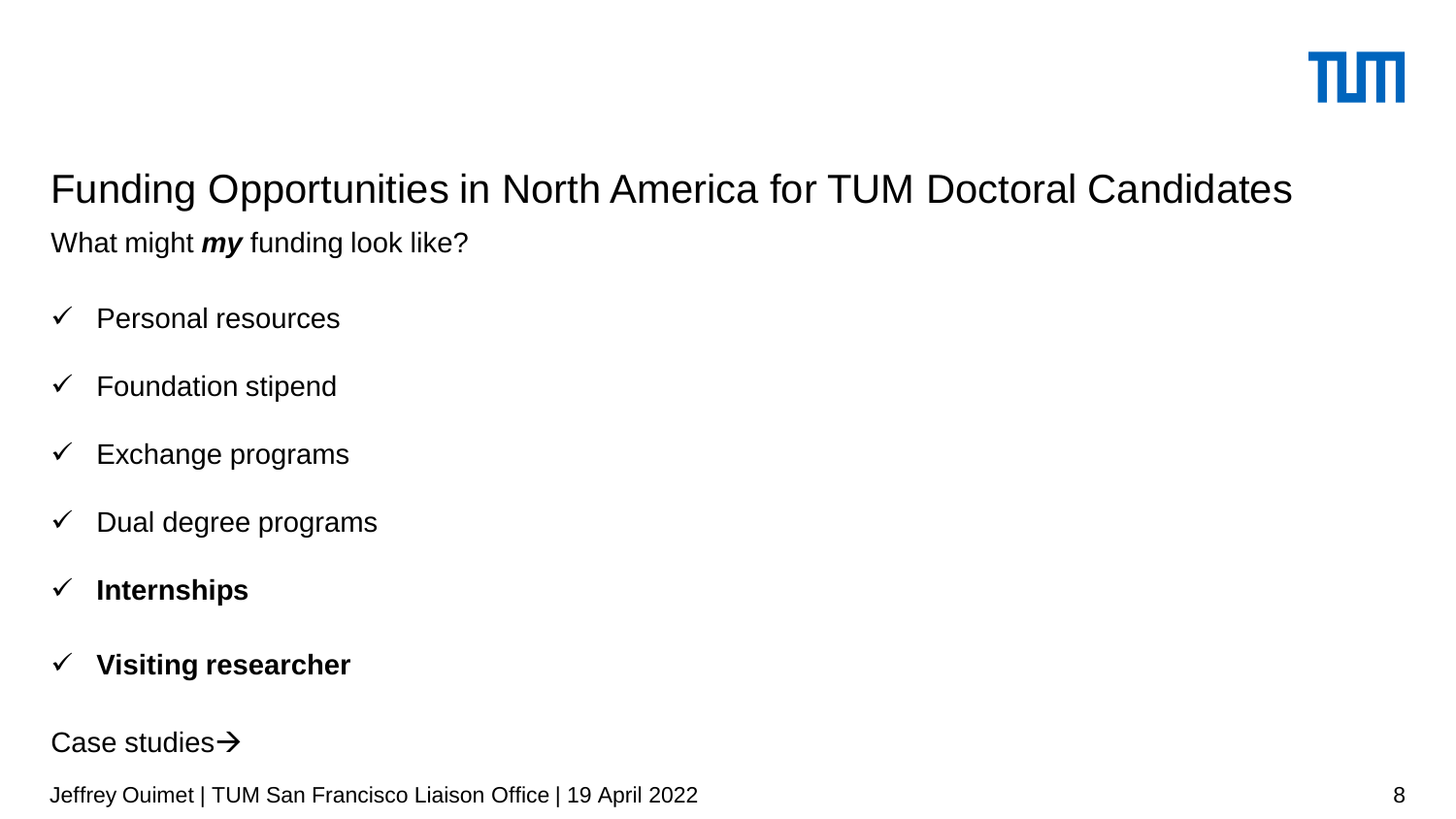

### **US Case Study**: **University of Washington (Seattle)**

#### **VISIT Program:**

The Visiting International Student Internship & Training (VISIT) program at the University of Washington allows students who are pursuing degrees at universities outside of the United States to participate in **full-time, workbased supervised research** at the University of Washington.

- $\checkmark$  3 Weeks to 1 year
- $\checkmark$  32 Research hours per week
- $\checkmark$  J1 Visa required
- $\checkmark$  Program fee \$1,500 + expenses / Department may pay a stipend
- $\checkmark$  Networking with US and international colleagues

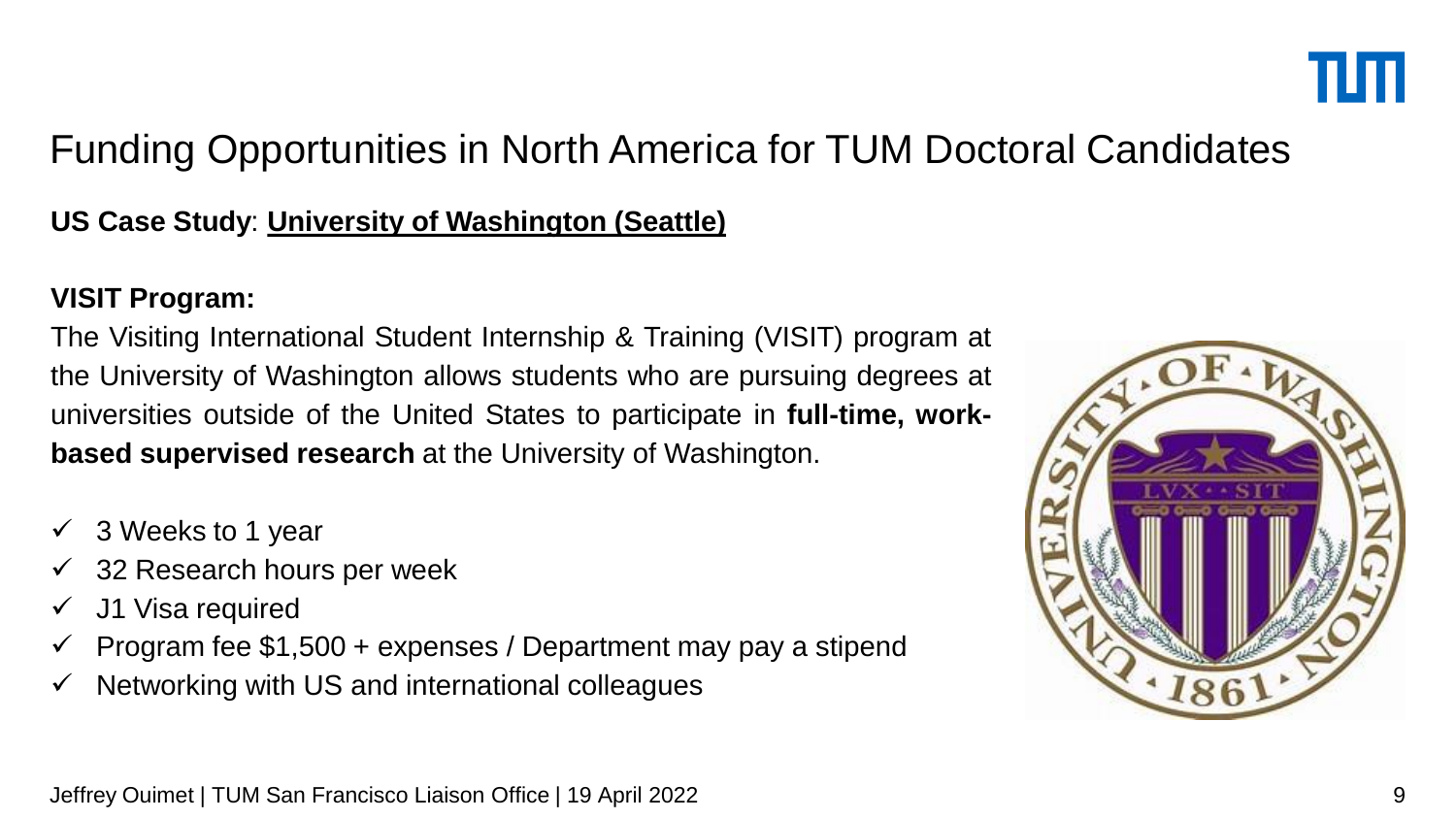

### **US Case Study**: **University of Washington (Seattle)**

#### **VISER Program:**

The Visiting International Student Engaged in Research (VISER) program permits students pursuing degrees at universities outside the United States to participate in a full-time prescribed course of study with a specific educational objective at the University of Washington.

- 13 24 Months
- $\checkmark$  32 Research hours per week
- $\checkmark$  J1 Visa required
- $\checkmark$  Program fee: \$0, expenses only / Department may pay a stipend
- $\checkmark$  Networking with US and international colleagues

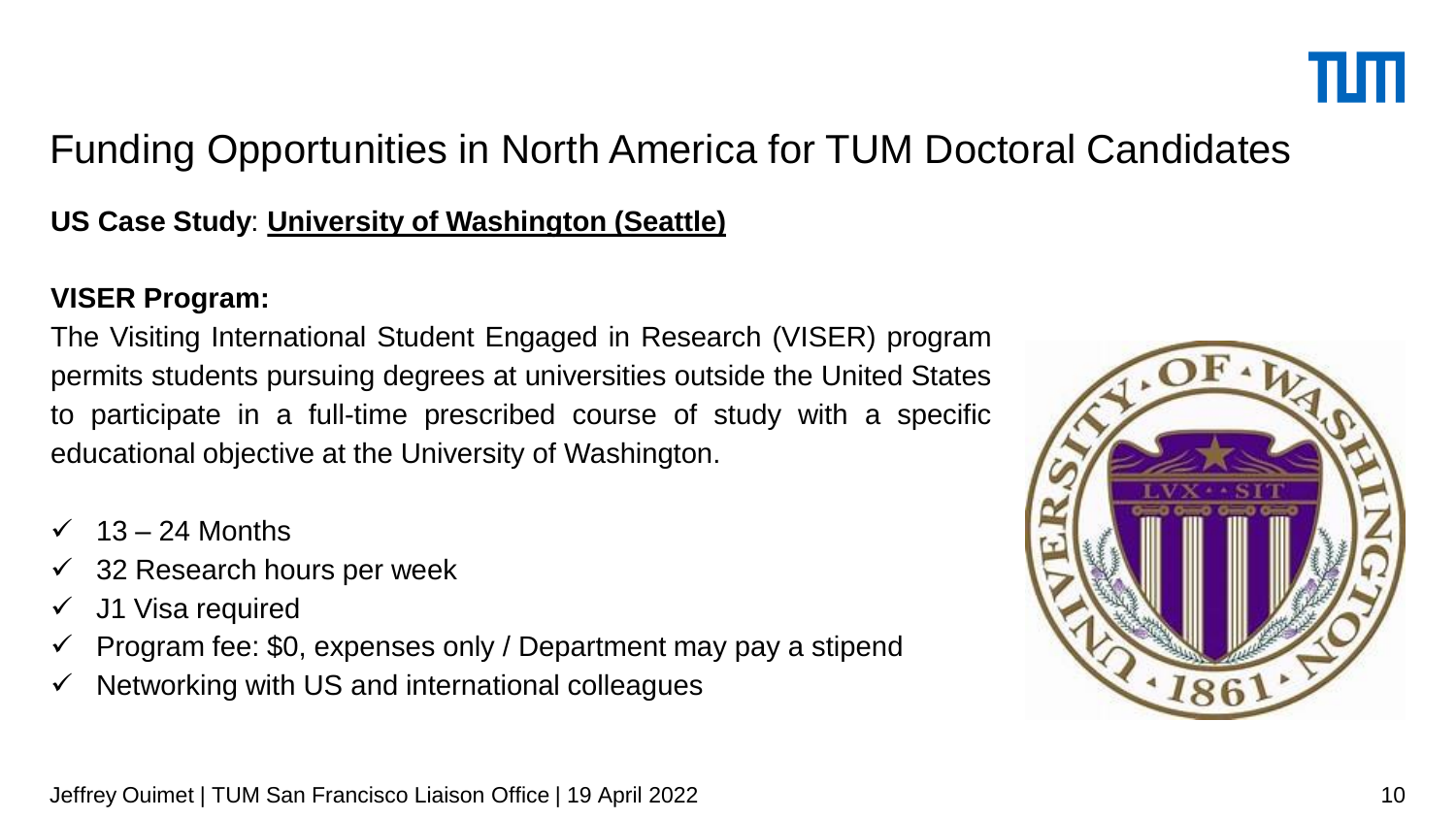

### **Canada Case Study**: **McGill University (Montreal)**

- Visiting Student
- Graduate Research Trainee

### **Canada Case Study: University of Alberta (Edmonton)**

### **TUM – Alberta Joint Supervision Program**

Joint supervision of PhD thesis; research stay may be up to 12 months, organized through TUM Graduate School

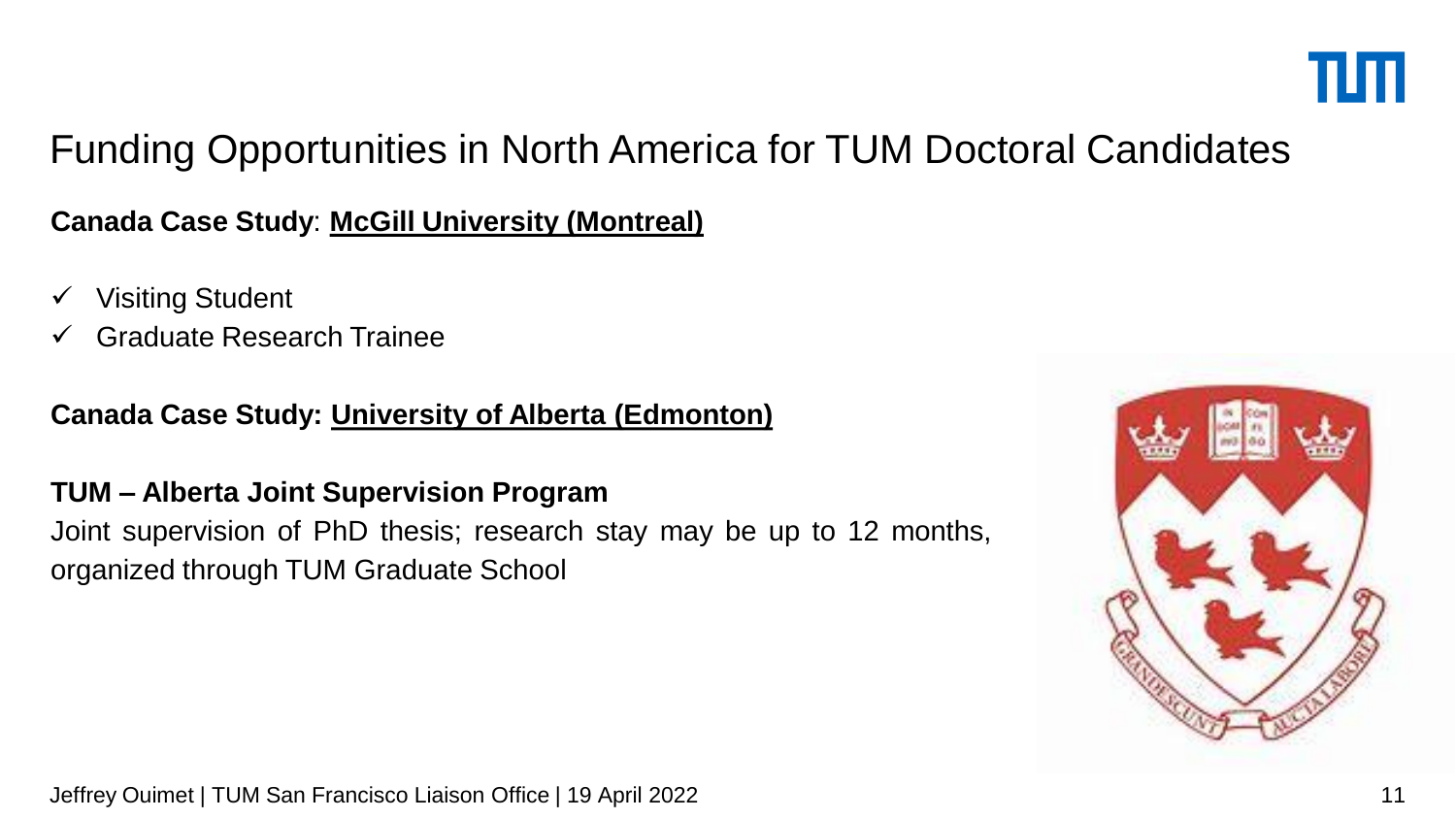Private Funding - Tips from the Mastermind: Mr. John Tsapogas, City University of New York

- $\checkmark$  Private foundations give money to people and institutions they know and like
- $\checkmark$  Every private foundation is different from every other private foundation
- $\checkmark$  Tailor your grant request to the aims and purposes of the foundation:
	- $\checkmark$  What do they want to accomplish or promote?
	- $\checkmark$  Get acquainted with program officers
	- $\checkmark$  Distinguish yourself as a "thought leader" in your area (at least in the program officer's eyes)
	- $\checkmark$  Be persistent, be patient there are a lot of foundations giving grants: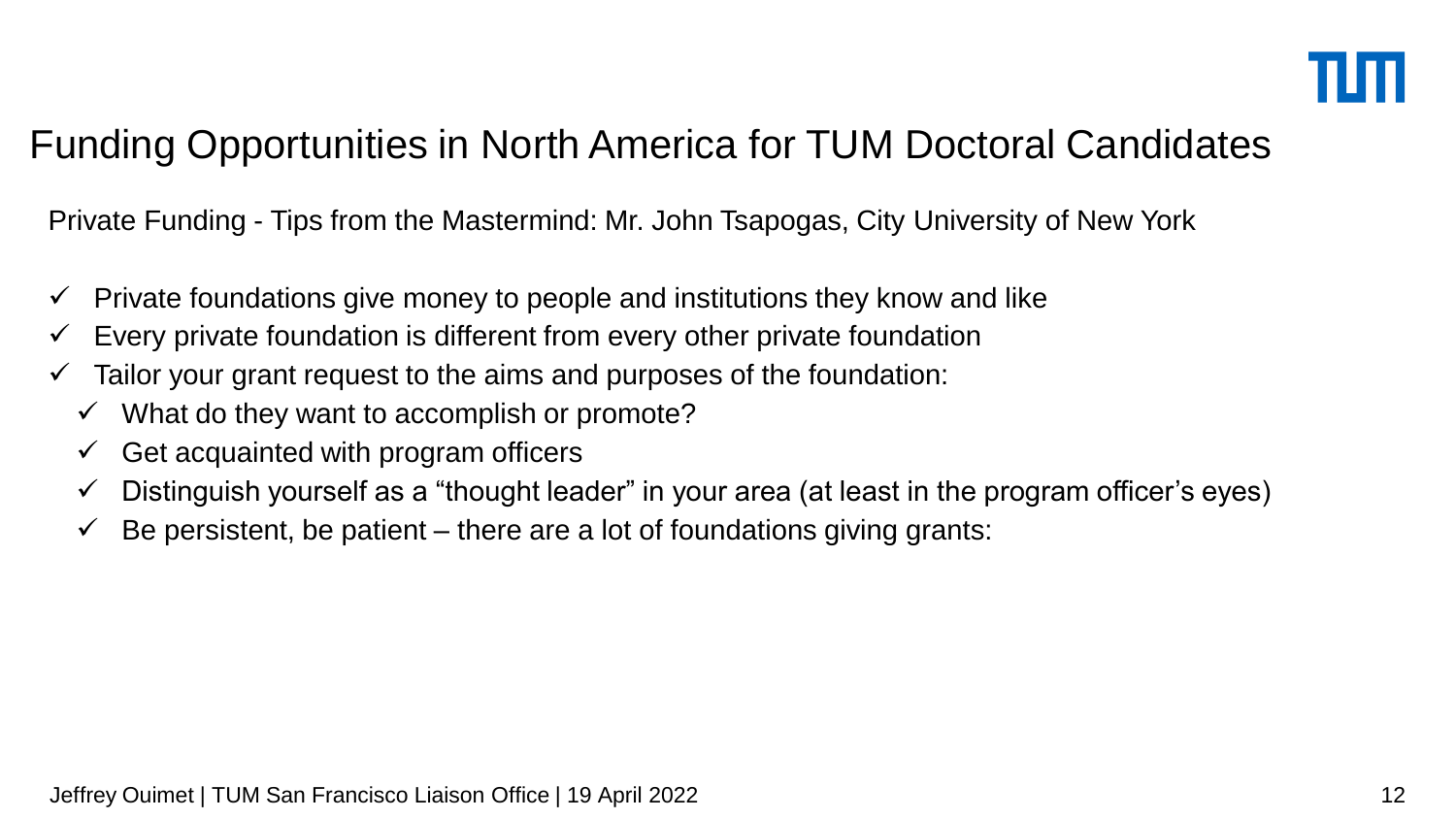

- **American Express**
- **A T & T Foundation**
- **Bill and Melinda Gates Foundation**
- **Bristol-Myers Squibb Foundation**
- **Carnegie Corporation of New York**
- **Caterpillar Foundation - Multiple States & International**
- **Chevron**
- **Cisco Systems**
- **Citigroup Foundation**
- **Coca-Cola Foundation**
- **Credit Suisse Foundation**
- **Dow Chemical Company**
- **DuPont**
- **Estée Lauder Global**
- **ExxonMobil Community Investment**
- **Ford Foundation**
- **Goldman Sachs Foundation**
- **Hewlett Packard Global Investment**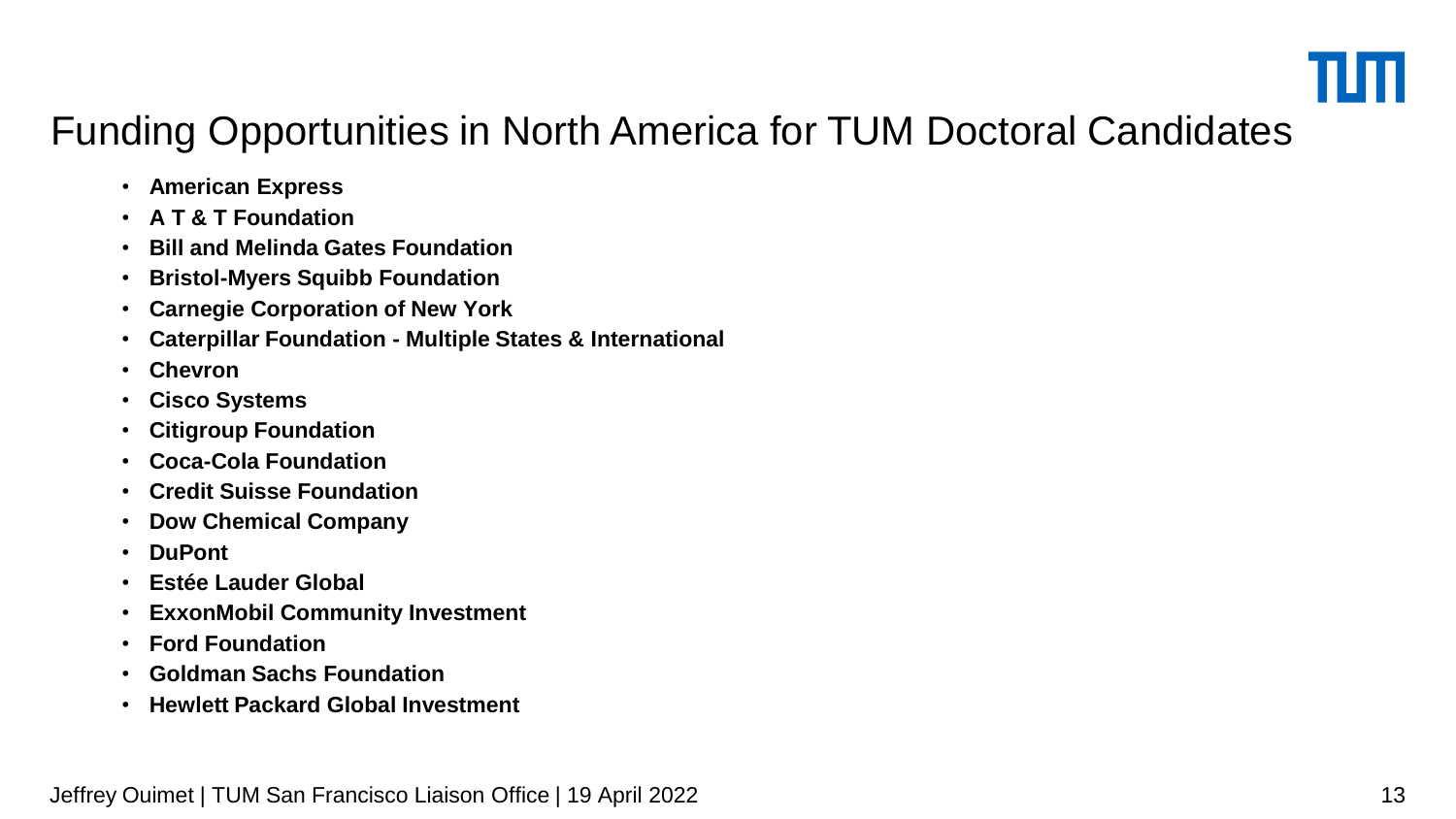- **J.P. Morgan**
- **Levi Strauss**
- **MacArthur Foundation**
- **MasterCard Foundation**
- **Medtronic Foundation**
- **Micron Foundation**
- **Newman's Own Foundation**
- **Nike Foundation**
- **PepsiCo Foundation**
- **Procter & Gamble**
- **Prudential Foundation**
- **Rockefeller Brothers Fund**
- **Rohm and Haas**
- **Schering-Plough Corporation**
- **W.K. Kellogg Foundation**